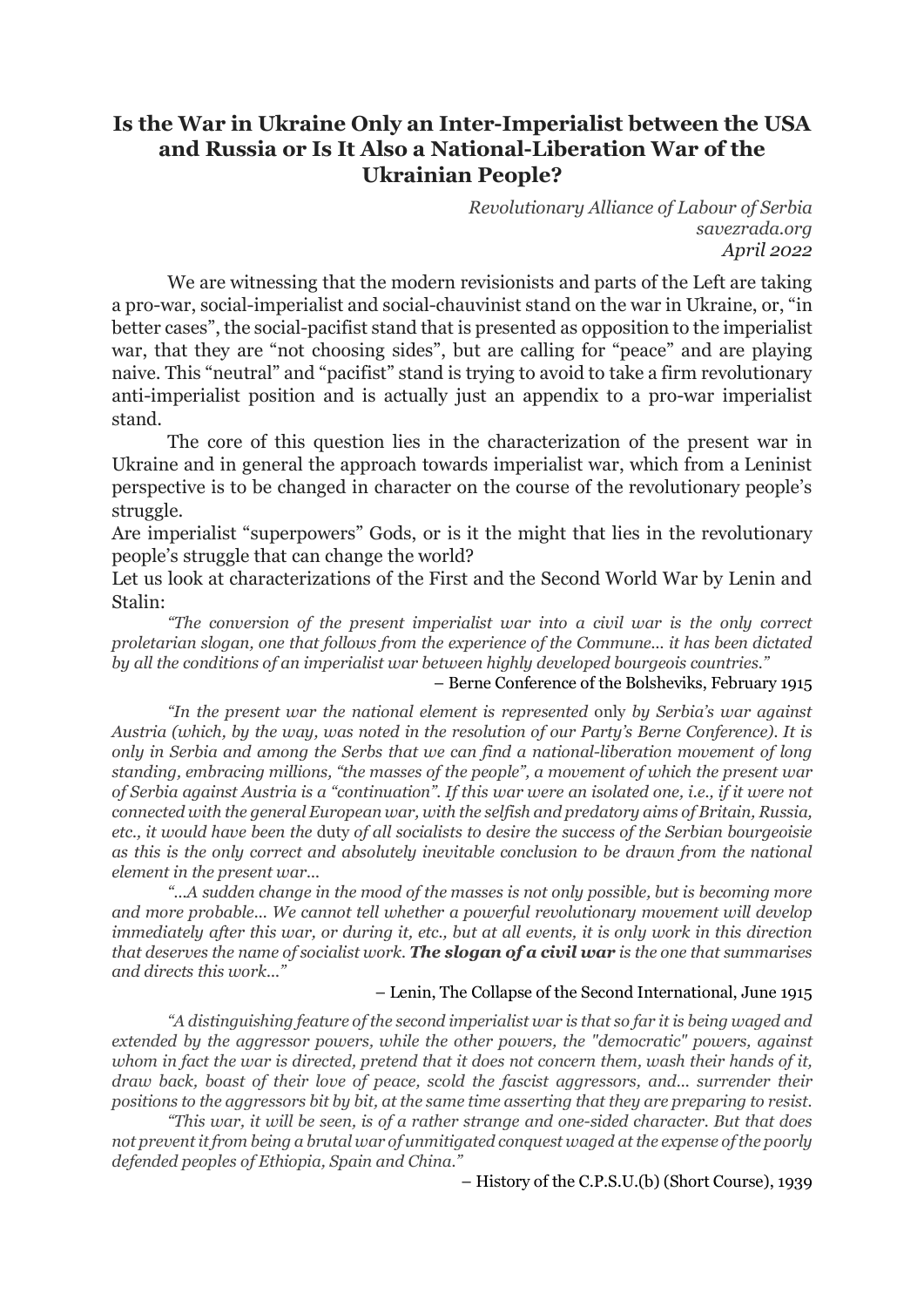*"We do not approve of German expansion in the Balkans. But that does not mean that we are deviating from the pact with Germany and veering toward England."*

### – Zhdanov and Dimitrov, April 1941 (Dimitrov's Diary)

*"The war of the Greek and Yugoslav people against imperialist aggression is a just war, there are no reservations."*

### – Stalin to Zhdanov, April 1941 (Dimitrov's Diary)

*"It would be wrong to think that the Second World War was a casual occurrence or the result of mistakes of any particular statesmen, though mistakes undoubtedly were made. Actually, the war was the inevitable result of the development of world economic and political forces on the basis of modern monopoly capitalism. Marxists have declared more than once that the capitalist system of world economy harbors elements of general's crises and armed conflicts and that, hence, the development of capitalism in our time proceeds not in the form of smooth, and even progress but through crises and military catastrophe.*

*The fact is that the unevenness of development of the capitalist countries usually leads in time to violent disturbance of equilibrium in the world system of capitalism. That group of capitalist countries which considers itself worse provided than others with raw materials and markets usually makes attempts to alter the situation and to repartition the "spheres of influence" in its favor by armed force. The result is a splitting of the capitalist world into two hostile camps and war between them.*

*Perhaps military catastrophes might be avoided if it were possible for raw materials and markets to be periodically redistributed among the various countries in accordance with their economic importance, by agreement and peaceable settlement. But that is impossible to do under present capitalist conditions of the development of world economy.*

*Thus the First World War (1914-18) was the result of the first crisis of the capitalist system of world economy, and the Second World War (1939-45) was the result of a second crisis.*

*That does not mean of course that the Second World War is a copy of the first. On the contrary, the Second World War differs materially from the first in character. It must be borne in mind that before attacking the Allied countries the principal fascist states—Germany, Japan, and Italy—destroyed the last vestiges of bourgeois-democratic liberties at home, established a brutal terrorist regime in their own countries, rode roughshod over the principles of sovereignty and free development of small countries, proclaimed a policy of seizure of alien territories as their own policy, and declared for all to hear that they were out for world domination and the establishment of a fascist regime throughout the world.*

*Moreover, by the seizure of Czechoslovakia and of the central areas of China, the Axis states showed that they were prepared to carry out their threat of enslaving all freedom-loving nations. In view of this, unlike the First World War, the Second World War against the Axis states from the very outset assumed the character of an anti-fascist war, a war of liberation, one aim of which was also the restoration of democratic liberties. The entry of the Soviet Union into the war against the Axis states could only enhance, and indeed did enhance, the anti-fascist and liberation character of the Second World War..."*

– Stalin, Origin and the Character of the Second World War, February 1946

From the writings of Lenin and Stalin, we can see that saying the war is interimperialist is not the same as the politics of "non-interference".

It is in the aggressor's best interest to picture the present war in Ukraine as a war of Russia with NATO. Actually, this is what the Putinists propagate. They do not recognize the right of a sovereign nation to exist, nor the struggle of its people to defend it.

What is more, this "non-interference" position actually does not see the imperialist character of the coming war from the Marxist position of the general world capitalist crisis, but is actually influenced by reactionary "geopolitical" theories, in which the main actors of history are the superpowers and not the peoples. This position is scared of the "superpowers" as of almighty Gods. It serves to hide in the bush, to wash the Pilate's hands and not do anything against aggressive powers, and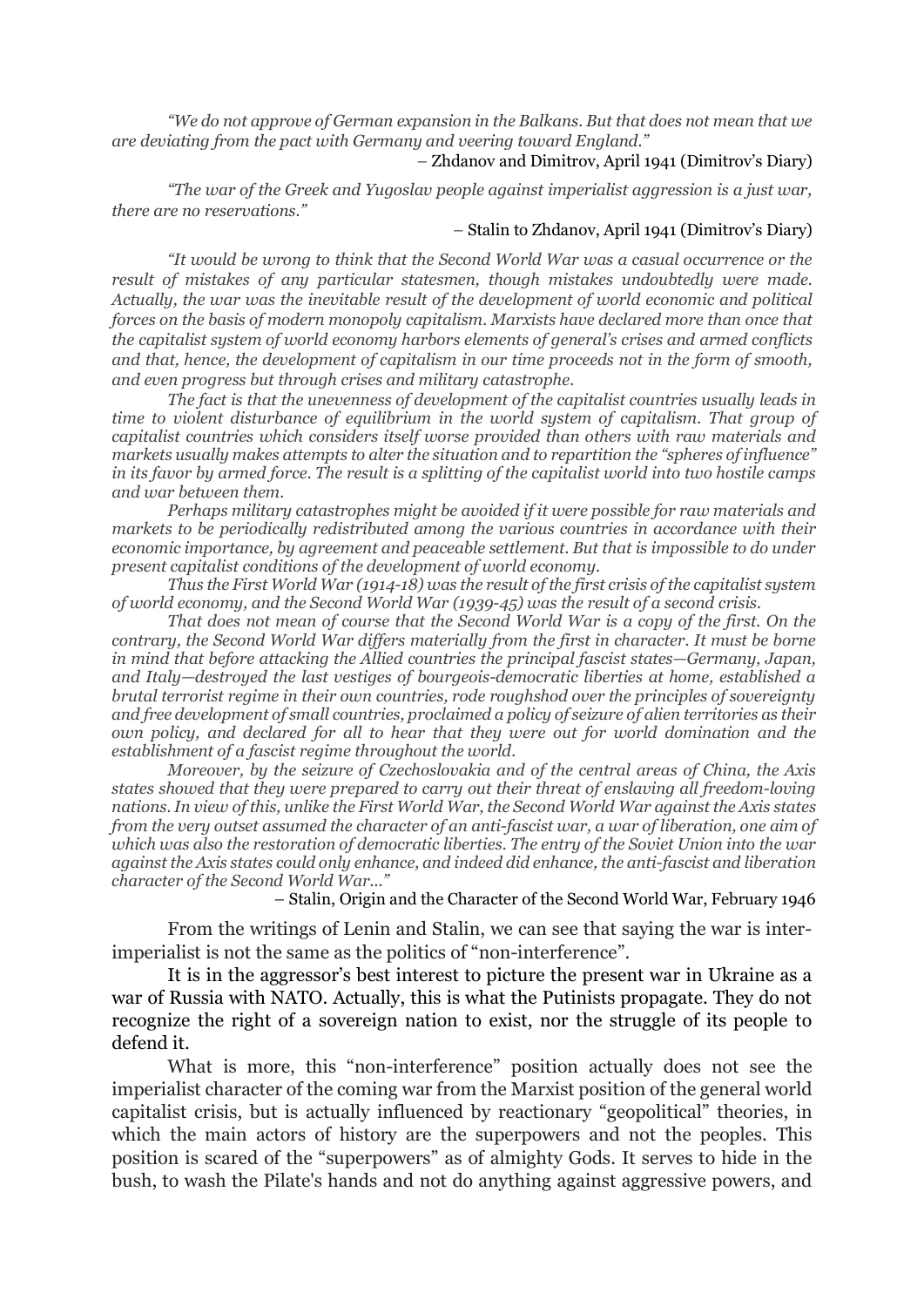thus help the imperialist warmongers and imperialist war. Instead of the resolute and dialectical Leninist slogan "turn imperialist war into a civil war", these social-pacifists give empty reformist phrases such as: "No war between nations, no peace between classes" (as if any of this is possible in capitalist world). This is their cover for passivity and cowardness, for a "left-wing" appendage to the imperialist aggressors. This position, if we not fight to unmask it, can put communists not on the forefront, but only on the slopy tail of historical developments.

It is why we fight the modern Kautskyian, revisionist and actually proimperialist position that is predominating, and make the efforts that the Leninist, revolutionary position on the present war in Ukraine be more clearly shaped among Marxists-Leninists. In this sense, we are presenting the revolutionary anti-war platform that we outlined for the proposition of the anti-war movement in Serbia and in the Balkans...

# **Stop the war in Ukraine (platform against the war)**

### *STOP THE WAR IN UKRAINE – RUSSIAN OCCUPIERS, GET OUT! NATO AND PUTIN ARE NOT FACTORS OF PEACE AND FREEDOM, BUT OF FASCISM AND WAR!*

1. We condemn the Russian imperialist invasion of the sovereign country of Ukraine and the homes of Ukrainian people and families. The Ukrainian people, like all nations in the world, have the right to "exist" (which the Great Russian chauvinists and aggressors openly and loudly question), have the right to self-determination, as well as the right to defend their homeland from the occupiers. We demand the urgent withdrawal of Russian troops from Ukraine. We stand in solidarity with the Ukrainian working people, who are fighting with a rifle in hand, as well as with all Ukrainian refugees who have been forced to leave their homes.

2. Although the war in Ukraine is part of the general inter-imperialist struggle between NATO countries and Putin's Russia in Eastern Europe, it is at the same time a nationalliberation war of the Ukrainian people to defend their country and homes from the Great-Russian occupiers. Ukraine is not fighting with the Russian occupiers over some imperialist "sphere of influences" but to defend its own country. Actually, the nationalliberation war of the Ukrainian people is reducing the danger of the general interimperialist war and is a factor of world peace. To the degree that the Putinist occupiers are driven away from Kiev, to that degree is the world far from the nuclear military catastrophe.

We believe that the struggle of the armed Ukrainian people in the liberation war, which stands in the middle of imperialist plans, is a brave and impressive example to all nations of the world in today's historical conditions - that it is possible to resist the imperialist nuclear "superpowers", which push the world into a new general imperialist war and militaristic catastrophe, and to spoil their vicious plans. The resistance of the generally armed people once again shows that "all imperialists are paper tigers!"

While we unconditionally support the national liberation war of the Ukrainian people against Putin's Great Russian occupiers, we also support the isolation of sectarian chauvinist elements and other imperialist agencies in the Ukrainian national liberation movement, which are imposing the course of its development. Such elements can only compromise the just struggle of the Ukrainian people for liberation from the Russian White Guards, morally strengthen the illegal Russian invasion, push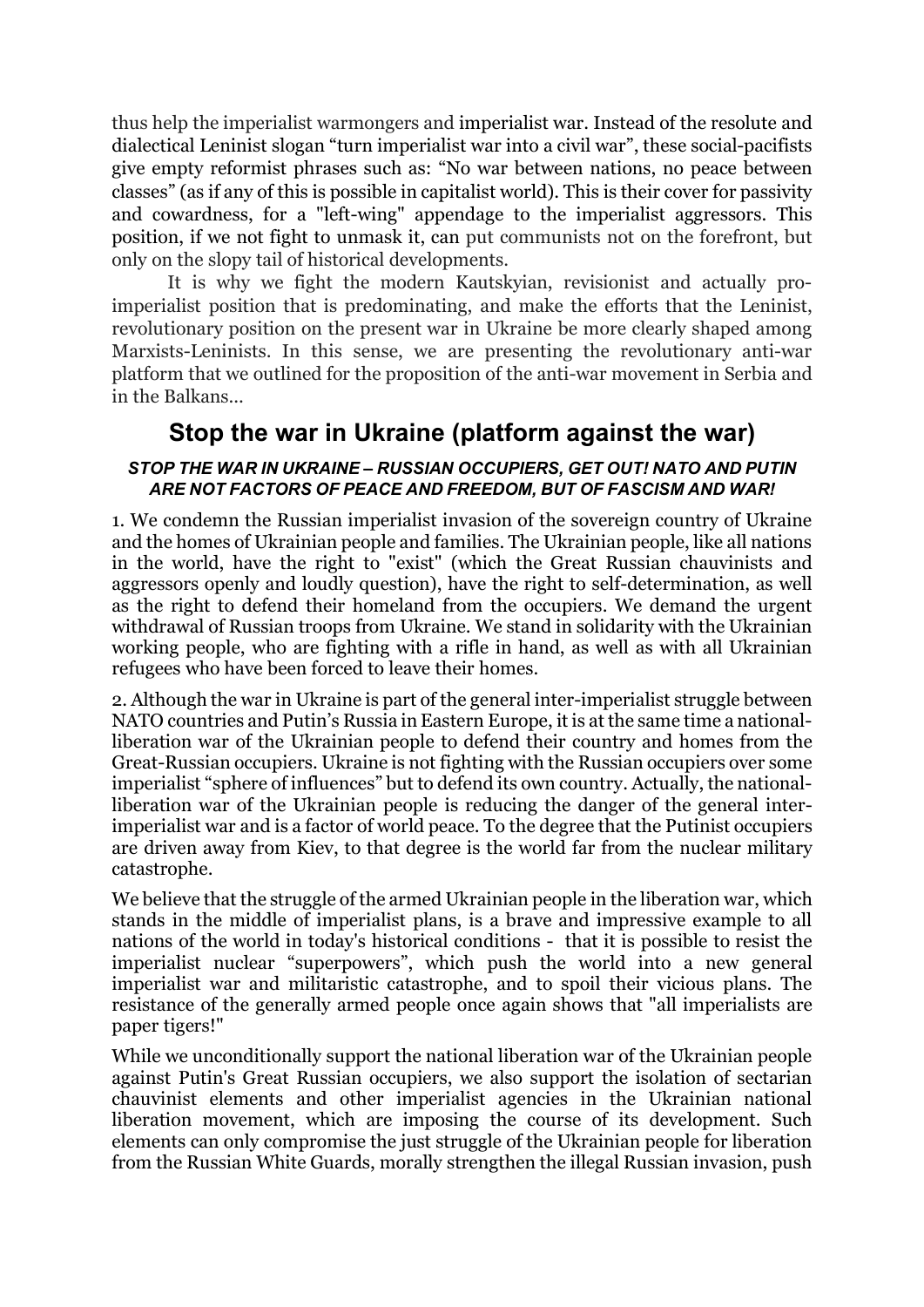Ukraine even more into the arms of Western imperialists and thus, finally, threaten any Ukrainian sovereignty and independence…

We call on the international working class movement and the peoples of the world to fulfil their internationalist duty and support the national liberation struggle waged by the armed Ukrainian working people, and thus significantly help them isolate antipeople's and treacherous elements who seek their chance in the chaos of war.

3. We support *the friendship of the people* and condemn the attempts of Russian chauvinists to present their invasion as a fratricidal struggle between Russians and Ukrainians, using for these purposes the so-called "People's Republics" in Donbas. Ukrainians and Russians together and unitedly are resisting the Great Russian imperialists in defence of their homeland, Ukraine. The Russian people are fighting on the streets of Russia in support of their Ukrainian brothers. Putin's crude propaganda, although he does not try too hard to hide his imperial goals, is also trying to use the red flag of victory over fascism to justify his invasion. In the words of Alexander Batov, a representative of the Russian United Front of Labour (Rot Front): there is no more insolent provocation than that! Vlasov's white army is trying to enter Kiev, not the red one!

It is no coincidence that in his speech that prepared the attack on Ukraine, Putin attacked Lenin and Stalin in a revisionist manner, as symbols of principled national policy and the right of peoples to self-determination, using theses from Khrushchev's "secret speech". The logic of the development of the new Russian Pinochetist and now monopolistic bourgeoisie, which after the collapse of the USSR, like interwar Germany, found itself humiliated in order to rise with the investments of Western monopoly capital – leads to the renewal of old tsarist, Cadet and Menshevik imperialist and revisionist social-imperialist ambitions, in rising ambitions for redistribution of the world and world markets. The flags of the USSR on Putin's tanks in Ukraine with the infamous semi-swastika "Z" do not represent Lenin-Stalin's anti-imperialism and anti-fascism, but the traditions of Khrushchev-Brezhnev-type social-imperialism, i.e. neo-tsarism.

4. We condemn the policies of all imperialist "superpowers", which are pushing the world into a new general imperialist war. We condemn NATO's imperialist military alliance, as aggressive as Putin's imperialist war machine – which has dared to threaten a world nuclear war. We condemn the hypocritical imperialist policy of NATO and the EU, which, on the backs of the Ukrainian people and the peoples of Europe and the world in general, are making their own imperialist plans for their Russian, Chinese and other imperialist rivals. We condemn the false portrayal of NATO and EU imperialists and monopolists as defenders of "democracy" and "national independence", as well as the cynical portrayal of Putin's imperialists as "anti-fascists" and "anti-imperialists". We believe that monopolists-imperialists from the west and the east cannot have any "liberating" role, that they are not mutual ideological enemies as they try to present themselves and thus try to deceive the peoples to support them in the imperialist wars of conquest. This is not a war for "liberation", but for a new division of the world and world markets. We stand in solidarity with the Russian antiwar movement, the rebellion of the Russian people and all imprisoned anti-war activists in Russia. We also stand in solidarity with all sincere and consistent antiimperialists in Western countries. "A nation that oppresses another nation is forging its own chains."